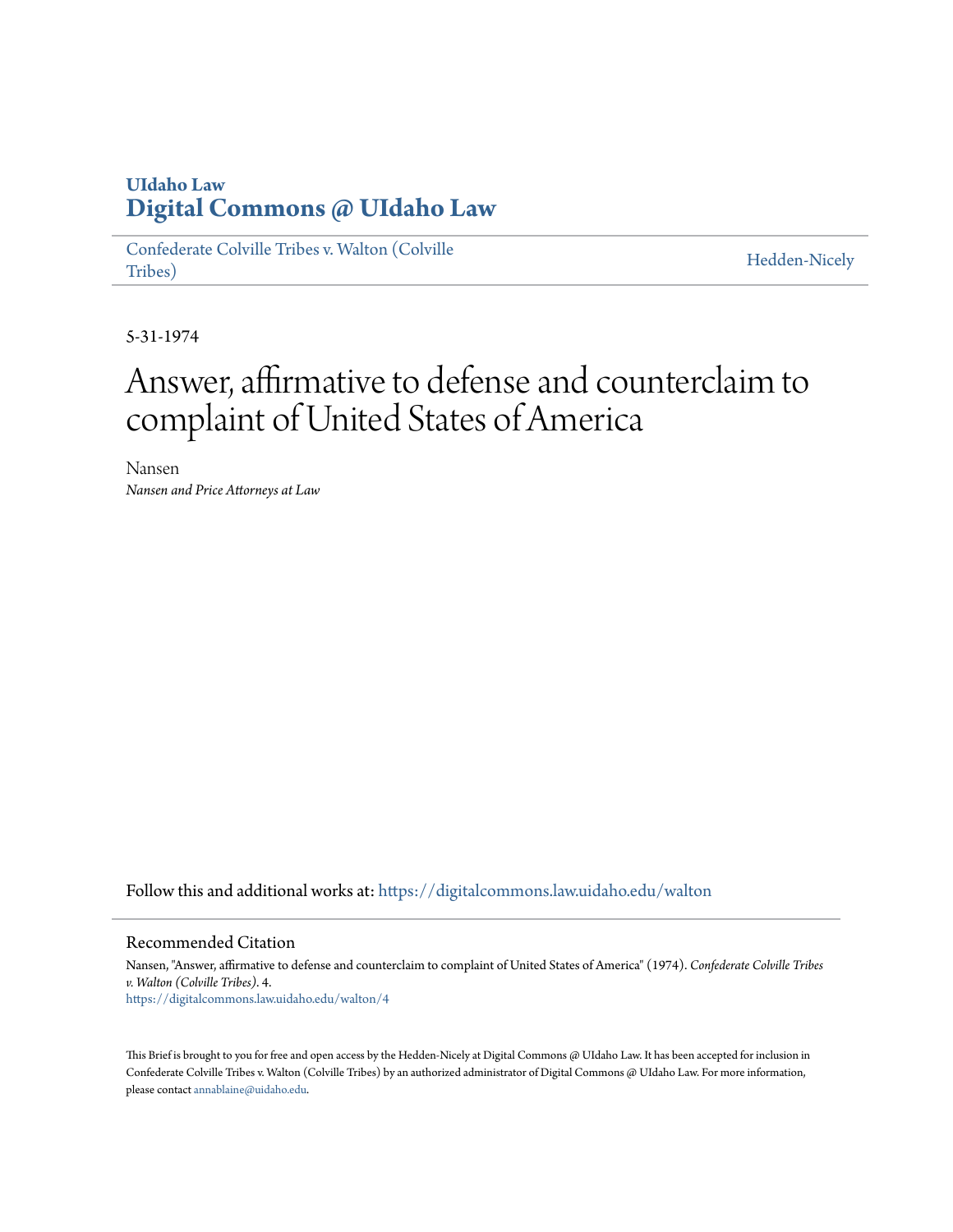|                                                                                                                                 | $\mathbf{v}$                                                                                |
|---------------------------------------------------------------------------------------------------------------------------------|---------------------------------------------------------------------------------------------|
| $\mathbf{1}$                                                                                                                    | FILED IN THE<br><b>U. S. DISTRICT COURT</b><br>Eastern District of Washington               |
| $\overline{2}$                                                                                                                  | JUN 3 1974                                                                                  |
| 3                                                                                                                               | . J. R. FALLQUIST, Clerk                                                                    |
| 4                                                                                                                               | Le Deputy.                                                                                  |
| 5                                                                                                                               | UNITED STATES DISTRICT COURT                                                                |
| $6\phantom{.}6$                                                                                                                 | EASTERN DISTRICT OF WASHINGTON                                                              |
| COLVILLE CONFEDERATED TRIBES,<br>$\overline{7}$                                                                                 | NO. 3 4 2 1 <sup>V</sup>                                                                    |
| Plaintiff,<br>8                                                                                                                 |                                                                                             |
| $-YS$ -<br>9                                                                                                                    |                                                                                             |
| 10 BOYD WALTON, JR. and KENNA<br>JEANNE WALTON, his wife,                                                                       |                                                                                             |
| 11<br>Defendants.                                                                                                               |                                                                                             |
| 12<br>STATE OF WASHINGTON,                                                                                                      |                                                                                             |
| 13<br>Defendant Intervenor.                                                                                                     |                                                                                             |
| 14                                                                                                                              |                                                                                             |
| 15 UNITED STATES OF AMERICA,                                                                                                    | NO. 3 8 3 1                                                                                 |
| Plaintiff,<br>16                                                                                                                |                                                                                             |
| 17<br>$-VS$ $\sim$                                                                                                              | ANSWER, AFFIRMATIVE DEFENSE<br>AND COUNTERCLAIM TO COMPLAINT<br>OF UNITED STATES OF AMERICA |
| 18 WILLIAM BOYD WALTON and KENNA<br>JEANNE WALTON, his wife, and<br>19 the STATE OF WASHINGTON,                                 |                                                                                             |
| 20<br>Defendants.                                                                                                               |                                                                                             |
| 21                                                                                                                              |                                                                                             |
| BOYD WALTON, JR., and KENNA<br>22 JEANNE WALTON, his wife, and<br>WILSON WALTON and MARGARET<br><sup>23</sup> WALTON, his wife, | $3$ 4 2 1 - 3 8 3 1<br>$NO$ <sup><math>\cdot</math></sup> S                                 |
| 24                                                                                                                              | CROSS-CLAIM                                                                                 |
| Cross Claimants,<br>25                                                                                                          |                                                                                             |
| $-VS -$                                                                                                                         |                                                                                             |
| <sup>26</sup> STATE OF WASHINGTON,<br>27                                                                                        |                                                                                             |
| Cross Defendant.                                                                                                                |                                                                                             |
| 28                                                                                                                              |                                                                                             |
| 29                                                                                                                              |                                                                                             |
| 30                                                                                                                              |                                                                                             |
| 31                                                                                                                              |                                                                                             |
|                                                                                                                                 | NANSEN & PRICE                                                                              |

 $\hat{\mathcal{L}}$ 

 $\bar{\imath}$ J.

 $\sim$ 

 $\left\langle \omega_{\rm{eff}}^2 \right\rangle_{\omega=2}$ 

 $\bar{\alpha}$ 

NANSEN & PRICE<br>
ATTORNEYS AT LAW<br>
POST OFFICE BOX 0<br>
OMAK, WASHINGTON 98841<br>
TELEPHONE 509/826-0420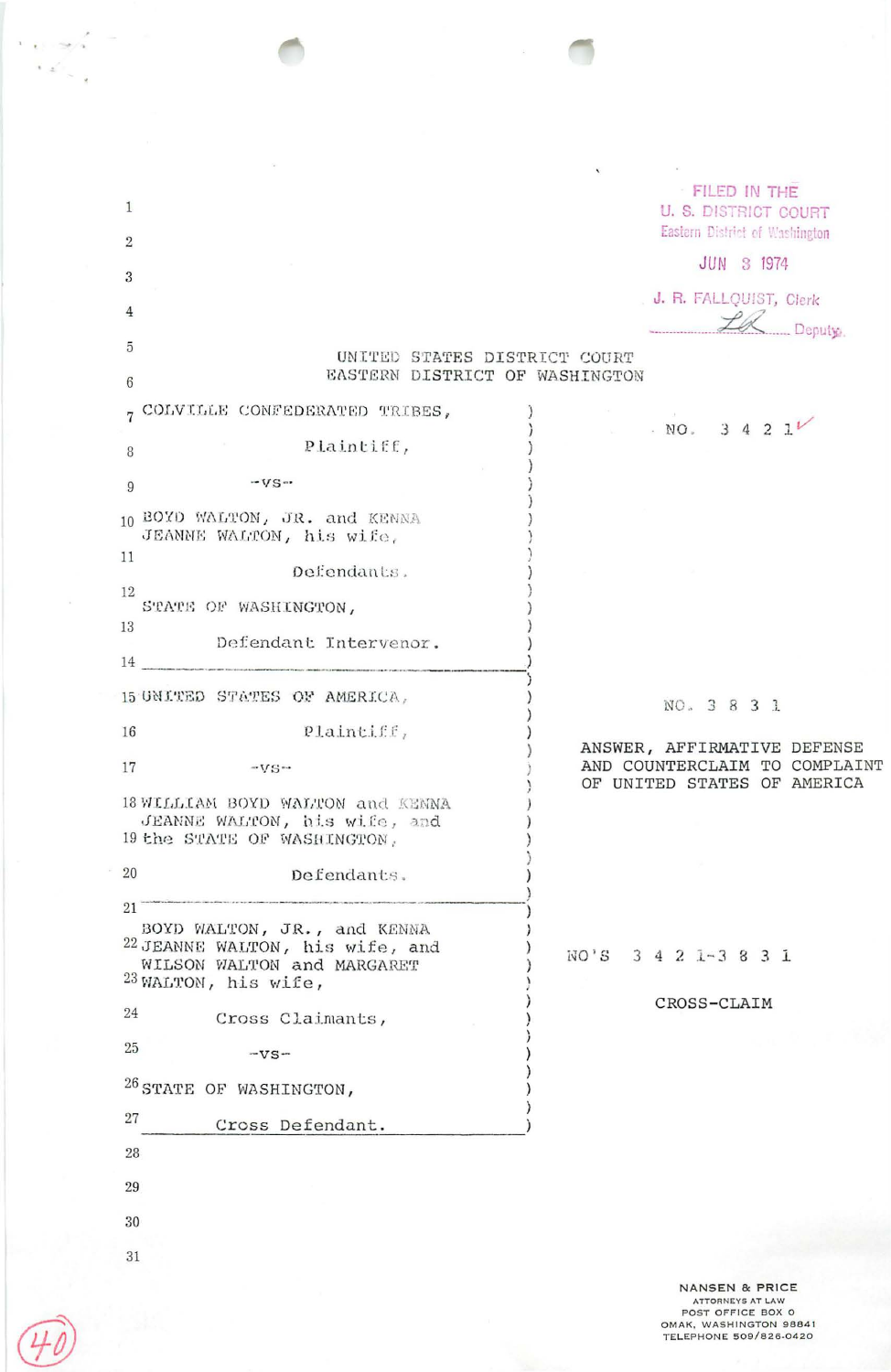1 Come now the Defendants, Boyd Walton and Kenna Jeanne Walton, 2 his wife, and *in* Answer to Plaintiff United States of America's <sup>3</sup>Complaint allege as follows:  $\mathbf{I}$ . 5 For Answer to paragraph I, Defendants admit the same.  $\begin{array}{ccc} 6 & & \text{II.} \end{array}$ <sup>7</sup>For Answer to paragraph II, Defendants deny that Plaintiff <sup>8</sup>*is* seeking relief *in* its own right as the Colville Confederated 9 Tribes has commenced suit *in* its own right. For further Answer 10 to paragraph II, Defendants deny that Defendants' land *is*  11 encompassed within the external boundaries of the Colville 12 Reservation and further deny that Defendants desire a judicial 13 determination of the validity of the State of Washington water 14 permit issued to Wilson W. Walton. 15 Defendants admit the remainder of said paragraph. 16 **III.** 17 For Answer to paragraph III, Defendants admit the same.  $18$  IV. 19 For Answer to paragraph IV, Defendants admit that they are 20 partial fee owners but deny the remainder of said paragraph as 21 they are without sufficient information to answer the same.  $22$   $V.$  $23$  For Answer to paragraph V, Defendants admit that a Certificate 24 of Surface Water Right way issued to Wilson W. Walton of Omak,

 $25$  Washington, on August 25, 1950, but deny that said water is 26 located within the external boundaries of the Colville Indian

27 Reservation.

 $28$  VI.

 $29$  For Answer to paragraph VI, Defendants deny the same except  $30$  as set forth in their affirmative answer herein.

 $\mathcal{F}_{\mathcal{A}}$ 

 $\ddot{\phantom{a}}$ 

 $\sim$   $\sim$ 

31 VII.

For Answer to paragraph VII, Defendants

NANSEN *Be* PRICE ATTORNEYS AT LAW POST OFFICE BOX 0 OMAK, WASHINGTON 98841 TELEPHONE 509/826·0420

Answer, Affirmative Defense and Counterclaim<br>to Complaint of United States of America p. 2 to Complaint of United States of America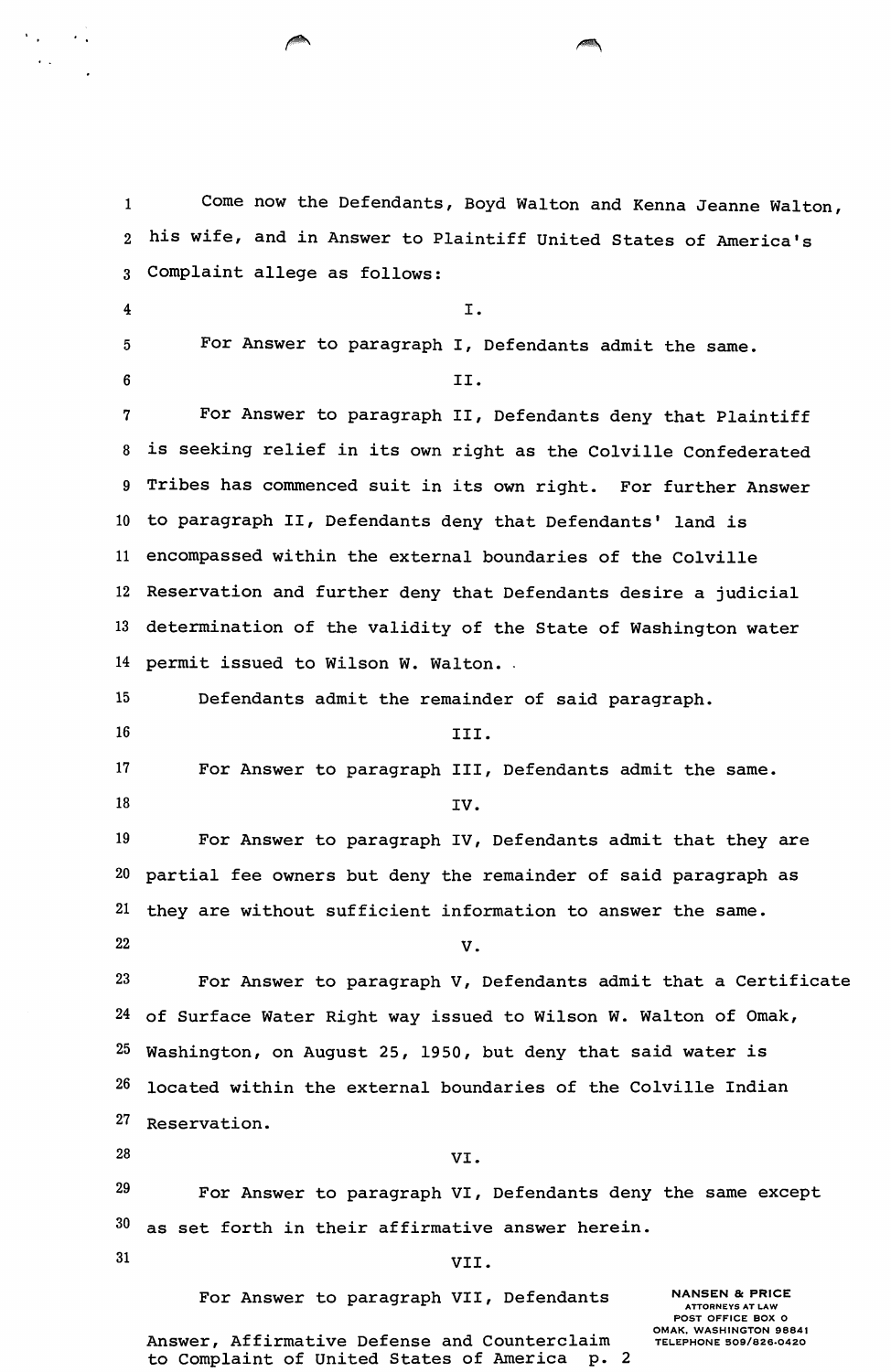<sup>1</sup>deny the same.

 $\mathcal{F}_{\text{in}}(\mathcal{F})$  ,  $\mathcal{F}_{\text{in}}$ 

| $\boldsymbol{2}$ | VIII.                                                                                                                |
|------------------|----------------------------------------------------------------------------------------------------------------------|
| $\boldsymbol{3}$ | For Answer to paragraph VIII, Defendants deny the same.                                                              |
| 4                | FOR FURTHER ANSWER AND BY WAY OF AFFIRMATIVE DEFENSE, Defend-                                                        |
| 5                | ants allege as follows:                                                                                              |
| 6                | FIRST AFFIRMATIVE DEFENSE (LACK OF JURISDICTION)                                                                     |
| 7                | I.                                                                                                                   |
| 8                | Defendants assert the defense of (a) Lack of jurisdiction                                                            |
| 9                | over the subject matter, and (b) Lack of jurisdiction over                                                           |
| 10               | the parties. The basis of such defense is that no federal                                                            |
| 11               | question is involved in this action. Reference ismade to                                                             |
| 12               | additional facts set forth in the following affirmative                                                              |
| 13               | defenses.                                                                                                            |
| 14               | SECOND AFFIRMATIVE DEFENSE                                                                                           |
| 15               | I.                                                                                                                   |
| 16               | Defendants jointly own with Wilson W. Walton and Margaret                                                            |
| 17               | Walton, his wife, title and fee to the following described land,                                                     |
| 18               | located in Okanogan County, Washington, to-wit:                                                                      |
| 19               | The West Half of the West Half of the West Half of the                                                               |
| $20\,$           | Northeast Quarter; the East Half of the Southwest Quarter;<br>the Southeast Quarter of the Southeast Quarter; the    |
| 21               | East Half of the Northwest Quarter; the Southwest Quarter<br>of the Southeast Quarter; and the West Half of the West |
| 22               | Half of the Northwest Quarter of the Southeast Quarter<br>of Section 21; and the West Half of the Northeast Quarter  |
| 23               | of Section 28; ALL in Township 33 North, range 27 E.W.M.                                                             |
| 24               | II.                                                                                                                  |
| 25               | Prior to the issuance of fee patents from the United States,                                                         |
| 26               | said land had been held as allotments by Indians of the Colville                                                     |
| 27               | Confederated Tribes. This title has been derived from said                                                           |
| 28               | Indians and the United States Government acting as trustee for                                                       |
| 29               | said INdians. Defendants acquired all of the title to said                                                           |
| 30               | lands and water rights, including reserved water rights, held                                                        |
| 31               | by said Indians or to which they were entitled.                                                                      |
|                  |                                                                                                                      |

Answer, Affirmative Defense and Counterclaim to Complaint of United States of America p. 3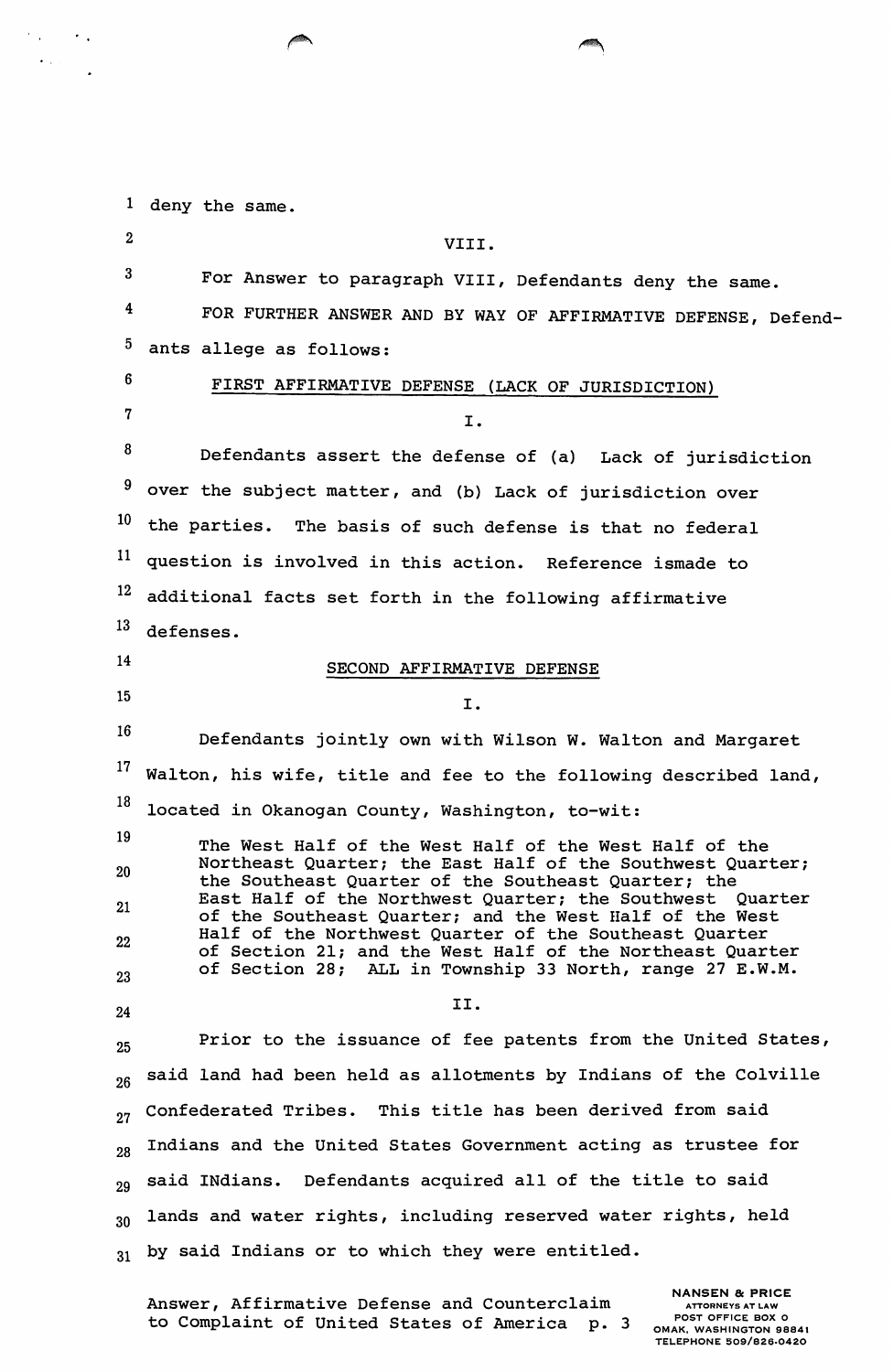1 THIRD AFFIRMATIVE DEFENSE  $2 \hspace{1.5cm} \text{I.}$ 3 Paragraphs I and II of the Second Affirmative Defense are 4 reasserted and incorporated herein by this reference.  $5$  II. 6 Both ground and surface waters arise upon the lands of 7 Defendants described above. Defendants and their predecessors  $8$  in interest have appropriated and used beneficially said water <sup>9</sup> for agricultural purposes in connection with their lands, which 1 appropriation and use are prior to that of the Plaintiff.  $11$  III. 12 Defendants claim riprarian and appropriation rights to all 13 waters flowing across or arising upon or beneath said lands.  $14$  IV. 15 The State of Washington, through the State Supervisor of  $16$  Hydraulics, has issued a Certificate of Water Right, Permit 17 No.6105, entered of record in Volume "8" at page 3443 on  $18$  August 25, 1950, with a priority date of August 25, 1948, for  $19$  1.0 cubic feet per second for the purpose of irrigating the  $20$  above described land. Water has been continuously and bene-21 ficially applied to said land pursuant thereto. Said lands 22 are fee title lands; are not now part of the Colville Reservation 23 nor owned by members of the Colville Tribe and are within the 24 25 26 27 28 29 30 31 jurisdiction of the State of Washington and subject to local law. FOURTH AFFIRMATIVE DEFENSE I. Paragraphs I and II of the Second Affirmative Defense are reasserted and incorporated herein by this reference. II. Defendants have, since 1948, continued to develop the property **NANSEN & PRICE** Answer, Affirmative Defense and Counterclaim to Complaint of United States of America p. 4 ATTORNEYS AT LAW POST OFFICE BOX 0 OMAK, WASHINGTON 98841 TELEPHONE 509/826-0420

 $\langle \cdot \rangle$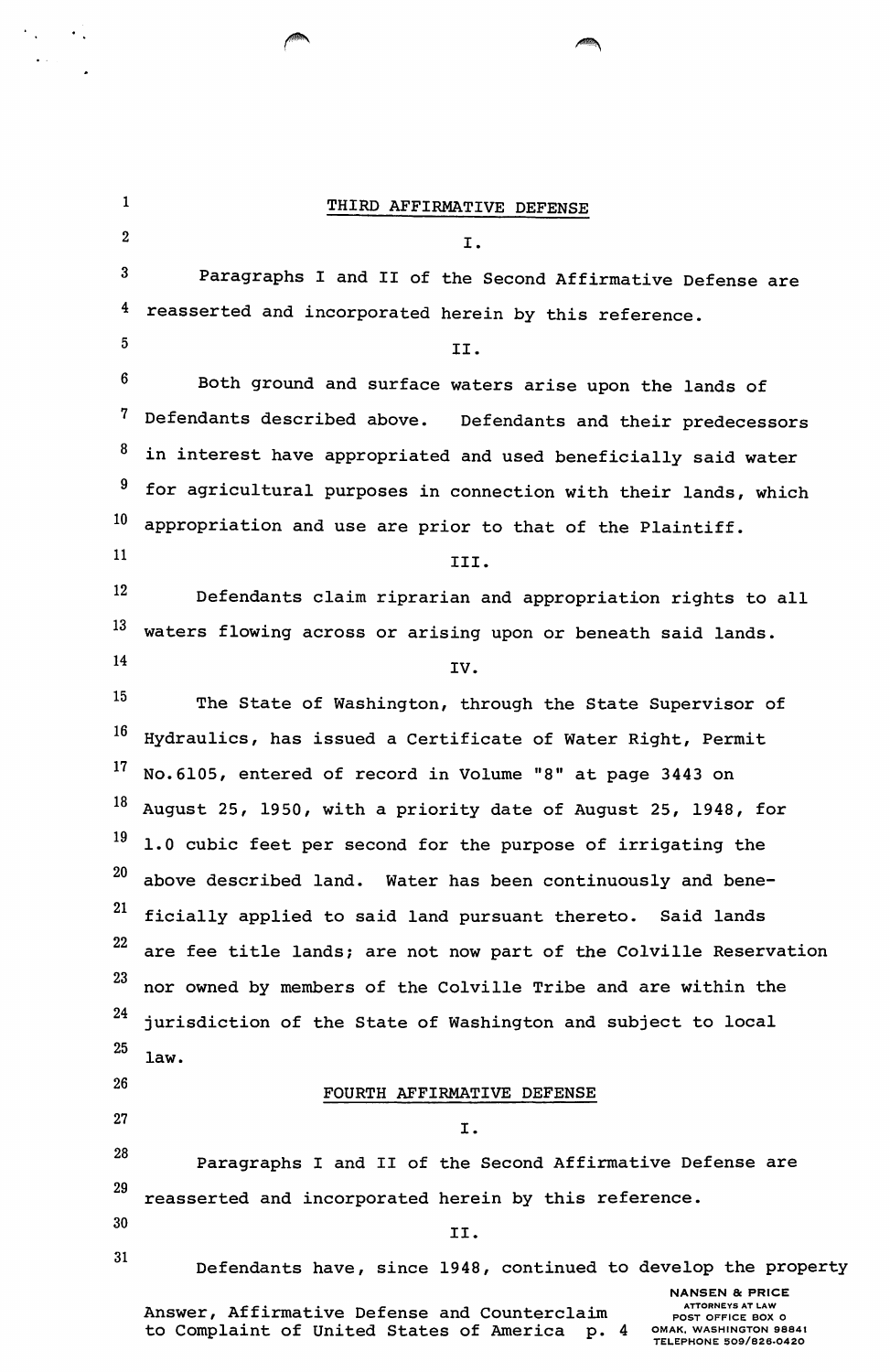1 and their home and have invested their lives and earnings 2 in development of a dairy farm operation upon said lands. <sup>3</sup>Defendants rely almost totally upon said dairy as an occupation 4 and means of supporting themselves and their families. The 5 Plaintiff has had knowledge of the continual development of the 6 property and has acquiesced in the same over the past twenty-seven 7 years. Plaintiff has acknowledged Defendants' use of the land 8 and water. Defendants have relied upon Plaintiff's unreserved 9 and unrestricted conveyance of title to the land and all appurtenances 10 therewith and have relied upon Plaintiff's acquiescance and 11 encouragement of their benficial use and application of water 12 upon the lands and as such Plaintiffs are estopped from attacking 13 Defendants' right to said use pursuant to the doctrine of equitable 14 estoppel and laches. 15 16 17 18 19 20 21 22 23 FIFTH AFFIRMATIVE DEFENSE (FAILURE TO STATE A CLAIM FOR WHICH RELIEF CAN BE GRANTED PLAINTIFFS) I. Paragraphs I and II of the Second Affirmative Defense are reasserted and incorporated herein by this reference. II. The Act of February 8, 1887, Ch. 119, Sec. 7, 24 Stat. 390 (25 u.s.c. Sec. 381) provided Plaintiff with authority to prescribe rules and regulations deemed necessary to secure just and equal distribution of waters. 25 III. 26 27 Plaintiff has not complied with the aforedescribed Act and without so doing, Plaintiff has no right to the relief 28 29 30 31 prayed for and no cliam for which relief can be granted. SIXTH AFFIRMATIVE DEFENSE I. Paragraphs I and II of the Second Affirmative Defense are NANSEN & PRICE Answer, Affirmative Defense and Counterclaim ATTORNEYS AT LAW POST OFFICE BOX 0 OMAK. WASHINGTON 98841

to Complaint of United States of America p. 5

TELEPHONE 509/826-0420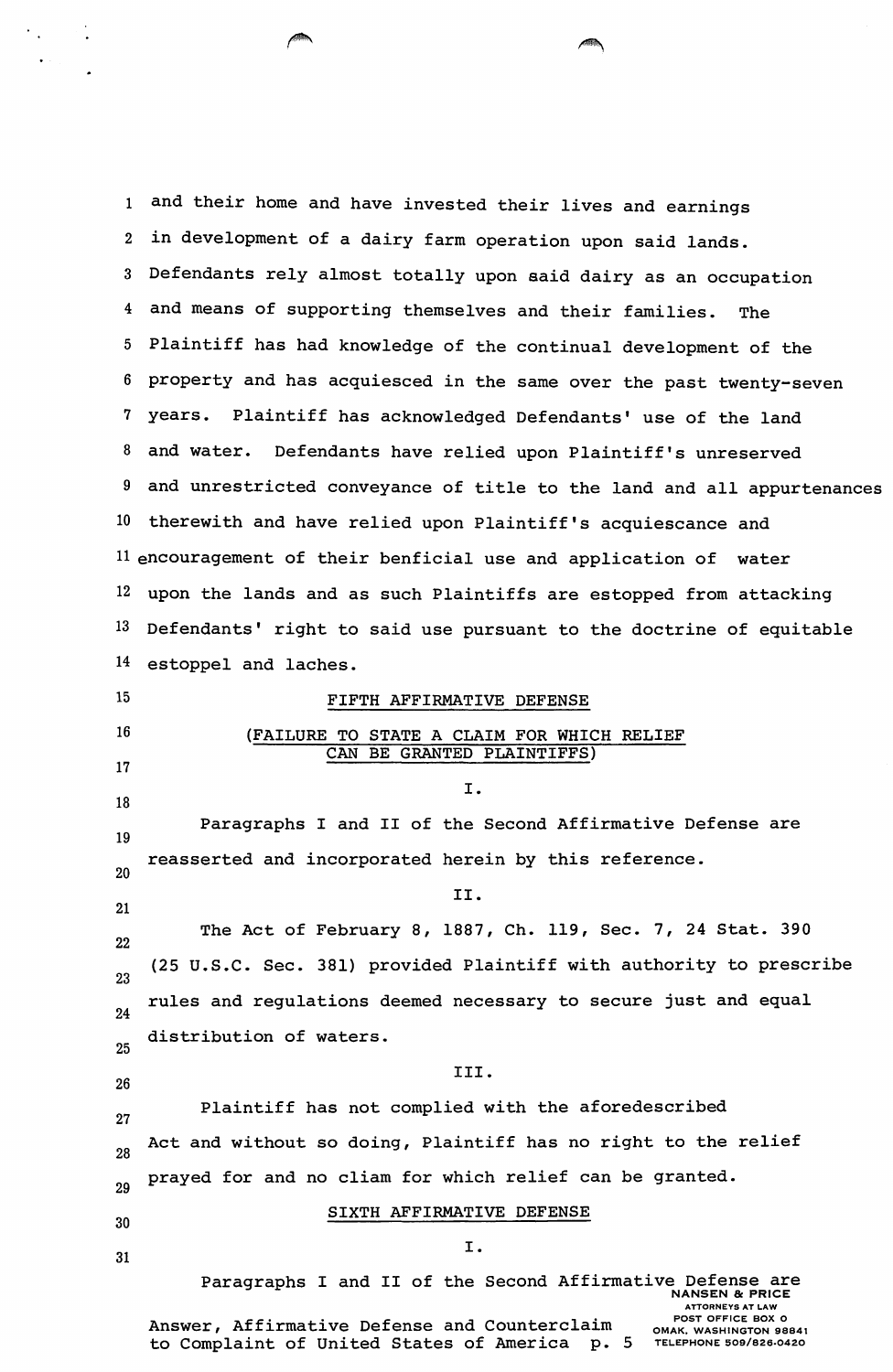1 2 3 4 5 6 7 8 reasserted and incorporated herein by this reference. II. Plaintiffs' conduct seeking an injunction of Defendants' use of their water is unconstitutional and violative of Defendants' constitutional quarantees of due process of law, constitutes an impairment of contract and an unequal protection of law. SEVENTH AFFIRMATIVE DEFENSE I.  $9$  Paragraphs I and II of the Second Affirmative Defense are  $10$  reasserted and incorporated herein by this reference.  $11$  II. 12 Plaintiffs' conduct seeking an injunction of Defendants' use  $13$  of their water constitutes a violation of Defendants' civil rights. 14 COME NOW THE DEFENDANTS AND FOR FIRST COUNTERCLAIM TO PLAINTIFFS' 15 COMPLAINT allege as follows: 16 FIRST COUNTERCLAIM  $17$   $I.$ 18 Plaintiff issued fee patents to the property described in this 19 action and said lands were held as allotments by Indians of the 2 Colville Confederated Tribes with said lands and appurtenances 21 thereto carrying reserved water rights with the land and appurten-22 23 24 25 26 27 28 29 30 ant water rights passing to Defendants. Defendants are entitled to the benefits of the water rights as the legal owner of said rights and by virtue of being a thirdparty beneficiary and by virtue of Plaintiff's tortuous conduct to the extent that Defendants are enjoined or their property right interest, including water rights, limited in any respect, Plaintiff is liable to Defendants for the loss of the value of their property in connection therewith. SECOND COUNTERCLAIM

Answer, Affirmative Defense and Counterclaim to Complaint of United States of America p. 6

31

 $\mathcal{L}_{\mathcal{A}}$ 

 $\bullet$   $\star$ 

NANSEN & PRICE ATTORNEYS AT LAW POST OFFICE BOX 0 OMAK, WASHINGTON 98841 TELEPHONE 509/826·0420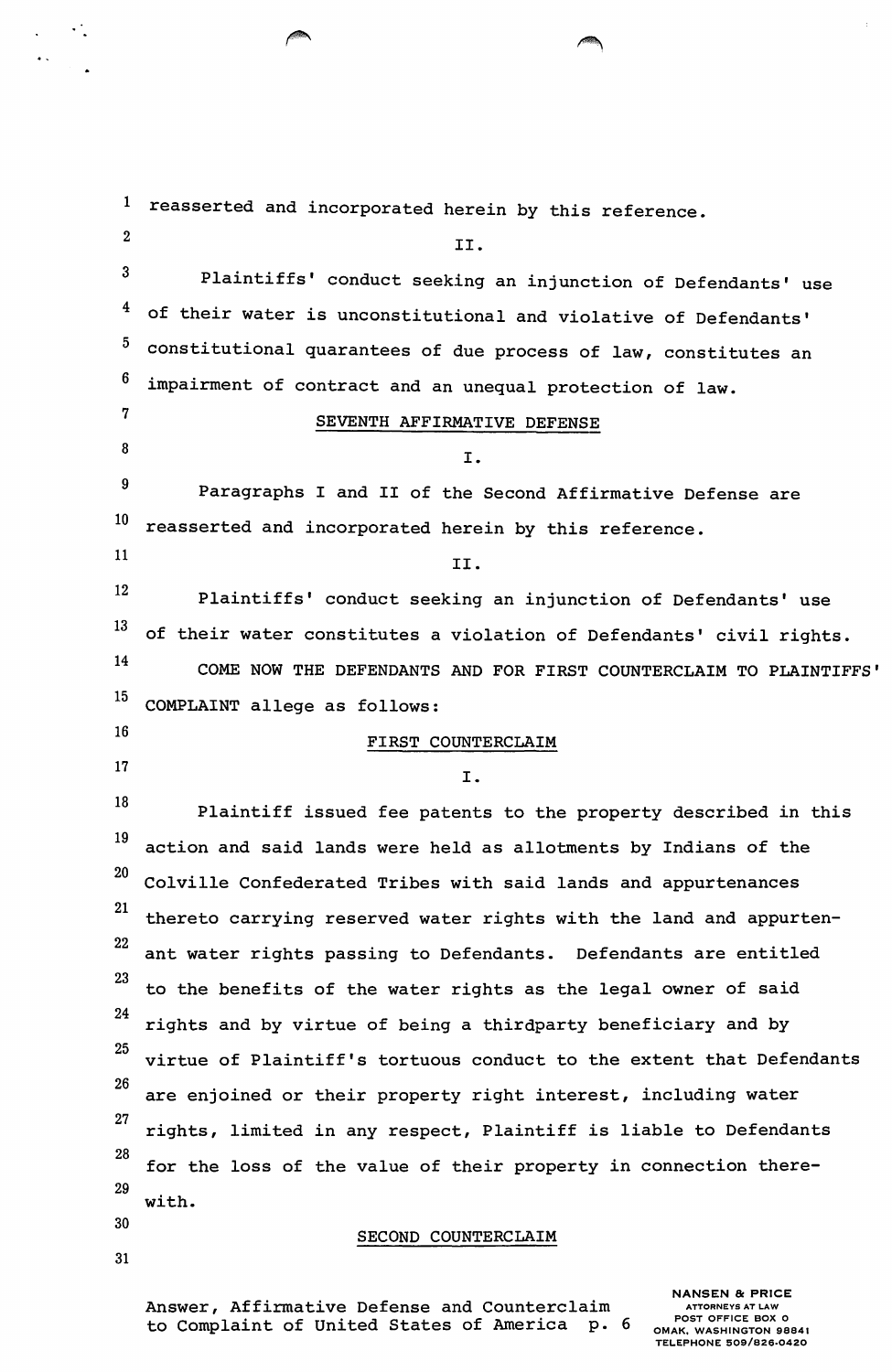| $\mathbf{1}$            | I.                                                                   |
|-------------------------|----------------------------------------------------------------------|
| $\boldsymbol{2}$        | Plaintiff's conduct in seeking an injunction of Defendants'          |
| 3                       | use of their water isunconstitutional and violative of Defendants'   |
| $\overline{\mathbf{f}}$ | constitutional guarantees of due process of law, impairment of       |
| $5\phantom{.0}$         | contract; constitutes an unequal protection of law and it is,        |
| 6                       | in addition, violative of Defendants' civil rights for which         |
| 7                       | Defendants are entitled to be compensated to the extent of the       |
| 8                       | loss of any property rights resulting from Plaintiff's action.       |
| 9                       |                                                                      |
| 10                      | CROSS-CLAIM                                                          |
| 11                      |                                                                      |
| 12                      | For a Cross-Claim against the State of Washington, Defendants-       |
| 13                      | Cross-Claimants Waltons allege as follows:                           |
| 14                      | $I \cdot$                                                            |
| 15                      | Paragraphs I and II of the Second Affirmative Defense are            |
| 16                      | reasserted and incorporated herein by this reference.                |
| 17                      | II.                                                                  |
| 18                      | Immediately after acquiring the property described in paragraph      |
| 19                      | I above, Defendants-Cross-Claimants Walton did seek to determine     |
| 20                      | the possible extent of his water rights before investing his         |
| 21                      | svaings and livelihood in the property in question and, in this      |
| 22                      | regard, Defendant-Cross-Claimant did make application to the State   |
| 23                      | of Washington, through the State Supervisor of Hydraulics for        |
| 24                      | water rights in connection with the future development of his        |
| 25                      | property.                                                            |
| 26                      | III.                                                                 |
| 27                      | Pursuant to Defendant-Cross-Claimant Walton's application,           |
| 28                      | the State of Washington, through the State Supervisor of Hydraulics, |
| 29                      | issued a Certificate of Water Right, Permit No. 6105, entered        |
| 30                      | of record in Volume "8" at page 3443 on August 25, 1950, with a      |
| 31                      | priority date of August 25, 1958 for 1.0 c.f.s for the purposes of   |
|                         | <b>NANSEN &amp; PRICE</b><br><b>ATTORNEYS AT LAW</b>                 |

 $\sqrt{2}$ 

 $\sqrt{2}$ 

Answer, Affirmative Defense and Counterclaim to Complaint of United States of America p. 7

## **NANSEN & PRICE**<br>ATTORNEYS AT LAW<br>POST OFFICE BOX 0 OMAK, WASHINGTON 98841 TELEPHONE 509/826-0420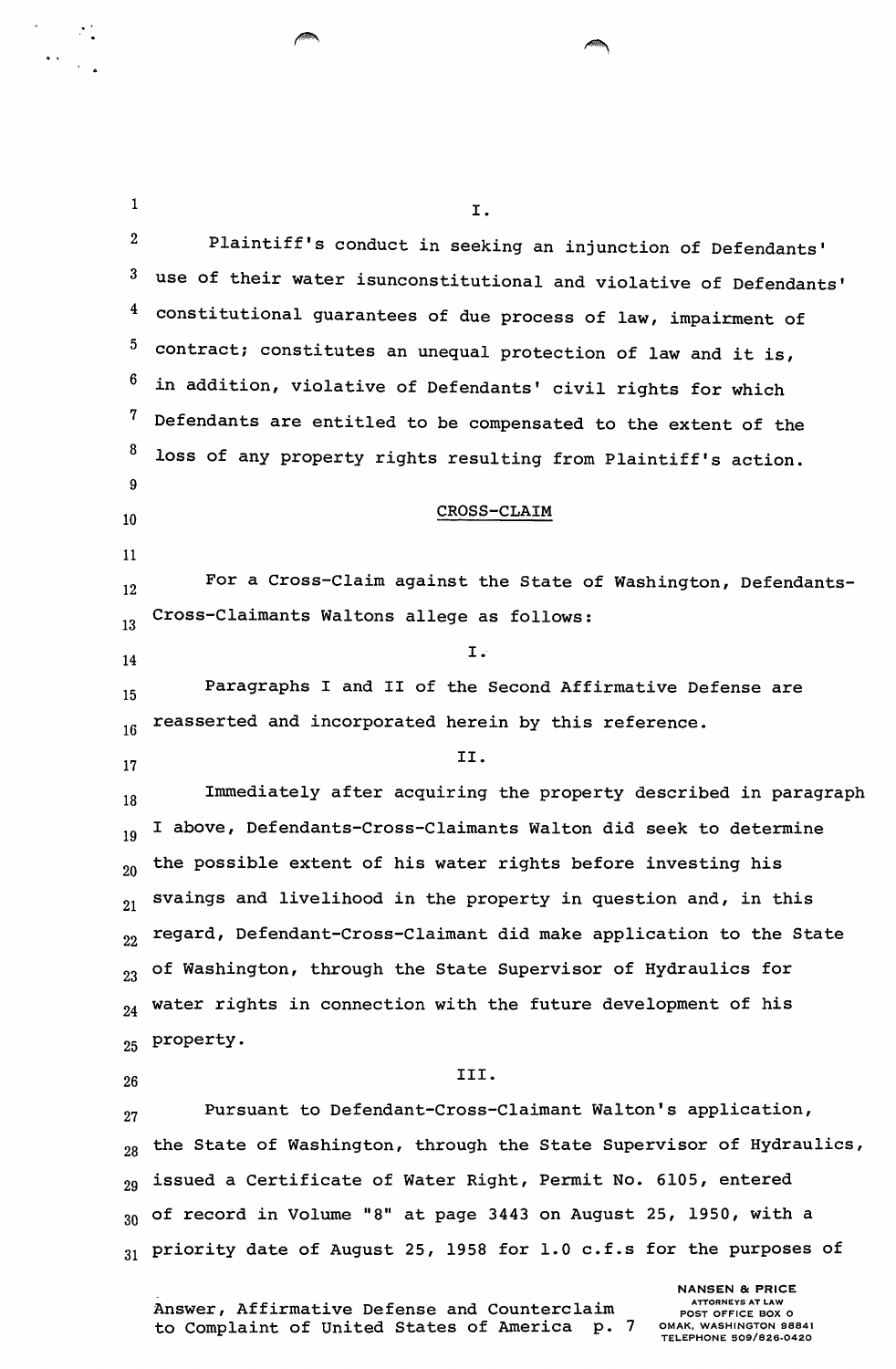1 irrigating the above-described land. The State of Washington 2 issued the permit without reservation and without restriction.

IV.

4 5 6 7 8 Acting in reliance upon the State of Washington's actions, and pursuant to the State of Washington's asserted authority to issue a water right permit providing Defendant Walton with a substantive right, Defendant Walton did proceed to develop and beneficially use water upon his property for agricultural <sup>9</sup> purposes for the ensuing 26 years.

3

 $\ddot{\cdot}$ 

 $10$  v.

11 Cross-Defendant State of Washington held itself out as  $12$  having the right and authority to issue water permits and provide  $13$  Defendant Walton with a substantive water right permit upon which 14 he could rely; Defendant-Cross Complanant Walton did rely upon  $15$  said water permit in developing and investing in the property  $16$  in question. Defendant-Cross=Complainant Walton had a right to  $17$  rely upon the State of Washington acting in its asserted capacity  $18$  with all governmental authority and that any lessening of 19 Defendant-Cross Complainant's water rights below that purportedly  $20$  granted by the State of Washington to Defendant-Cross Complainant 21 will result in severe economic loss to the Defendant-Cross Complainant  $22$  VI.

23 Cross Defendant State of Washington is liable for any and  $24$  all economis losses to Defendants as a result of the State of  $25$  Washington's exceeding their authority in granting said water 26 permit.

27 WHEREFORE, DEFENDANT-COUNTERCLAIMANT and CROSS-CLAIMANT 28 WALTONS PRAY AS FOLLOWS:

29 30 1. Plaintiffs' Complaint be dismissed and that Plaintiffs take nothing thereby;

31

2. That Defendant-Counterclaimant and Cross Claimant Waltons

Answer, Affirmative Defense and Counterclaim to Complaint of United States of America p. 8

NANSEN & PRICE ATTORNEYS AT LAW POST OFFICE BOX 0 OMAK, WASHINGTON 98841 TELEPHONE 509/826-0420